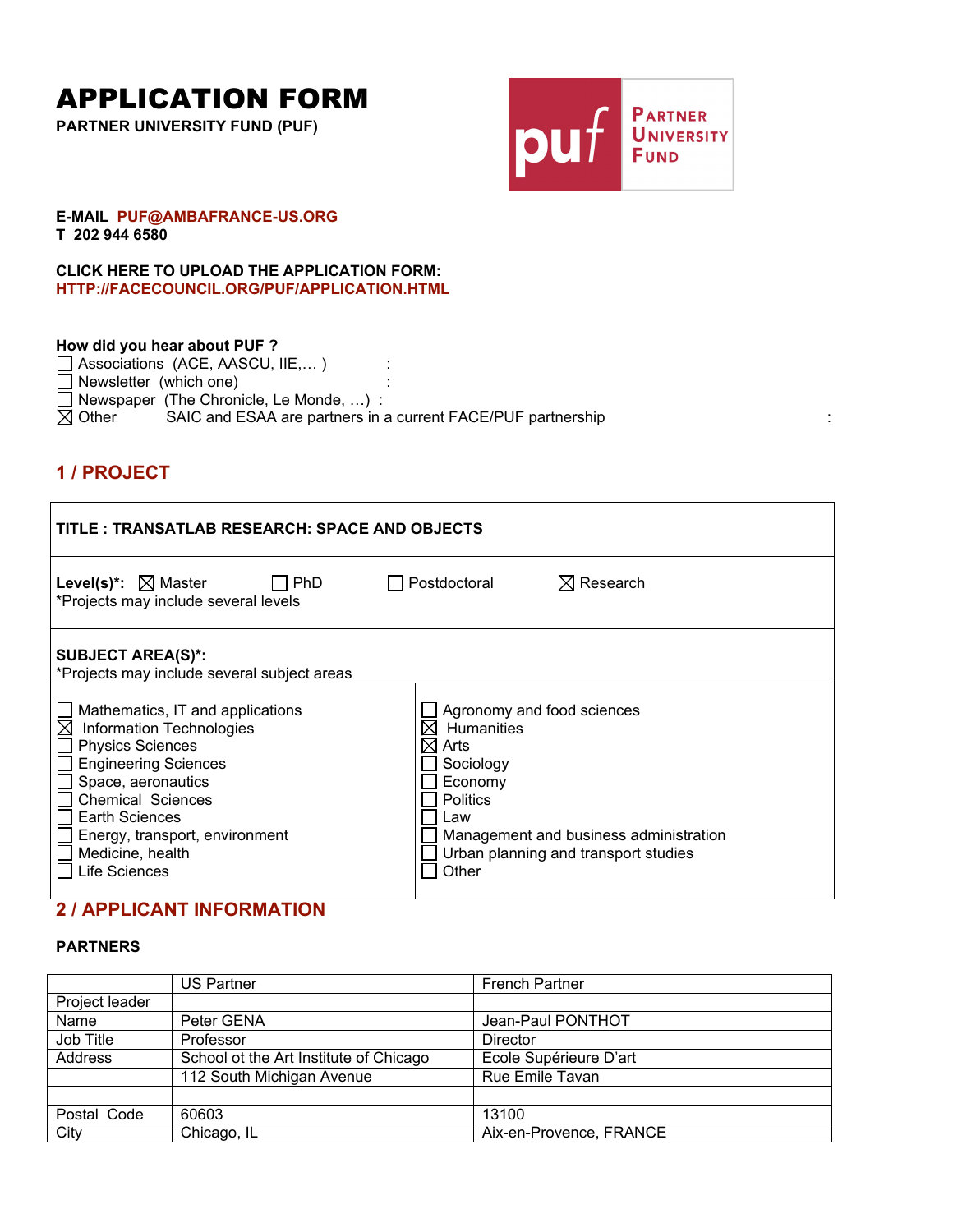| Tel.   | $(312)$ 345-3570 | +33 4 42 91 88 70          |
|--------|------------------|----------------------------|
| Fax    | $(312)$ 345-3565 | +33 4 42 91 88 69          |
| E-mail | pgena@saic.edu   | jpponthot@ecole-art-aix.fr |

|                                    | University / Institution of Higher<br>Education              | University / Institution of Higher Education                                               |
|------------------------------------|--------------------------------------------------------------|--------------------------------------------------------------------------------------------|
| Project<br>Leader's<br>Institution | School of the Art Institute of Chicago<br>(SAIC)             | Ecole Supérieure D'art (ESAA)                                                              |
| Authorized<br>signatory            | Brian Esker, Vice President of Finance<br>and Administration | Mr Stéphane SALORD, Deuxième Adjoint au<br>Maire, Délégué à l'Ecole Supérieure d'Art d'Aix |

## **ADDITIONAL PARTNER(S)**

|                | Name of the institution     | Name of the institution     |
|----------------|-----------------------------|-----------------------------|
|                |                             |                             |
| Contact person |                             |                             |
| Name           |                             | Erreur ! Signet non défini. |
| Job Title      | Erreur ! Signet non défini. | Erreur ! Signet non défini. |
| Address        | Erreur ! Signet non défini. | Erreur ! Signet non défini. |
|                | Erreur ! Signet non défini. | Erreur ! Signet non défini. |
|                | Erreur ! Signet non défini. | Erreur ! Signet non défini. |
| Postal Code    | Erreur ! Signet non défini. | Erreur ! Signet non défini. |
| City           | Erreur ! Signet non défini. | Erreur ! Signet non défini. |
| Tel.           | Erreur ! Signet non défini. | Erreur ! Signet non défini. |
| Fax            | Erreur ! Signet non défini. | Erreur ! Signet non défini. |
| Mail           | Erreur ! Signet non défini. | Erreur ! Signet non défini. |

# **3 / SELECTED PROJECT INDICATORS**

## **3.1 / OVERALL BUDGET**

|               | <b>YEAR 1</b> | YEAR <sub>2</sub> | YEAR 3    | <b>TOTAL</b> |
|---------------|---------------|-------------------|-----------|--------------|
| AMERICAN      | \$98,145      | \$111.805         | \$142.330 | \$352.280    |
| <b>FRENCH</b> | \$146.400     | \$148,500         | \$152,300 | \$447,200    |
| <b>TOTAL</b>  | \$244.545     | \$260.305         | \$294.630 | \$799.480    |

## **3.2 / SUPPORT REQUESTED FROM THE PUF FUND**

|                | <b>YEAR1</b> | YEAR 2   | YEAR 3   | <b>TOTAL</b> |
|----------------|--------------|----------|----------|--------------|
| BY AMERICAN(S) | \$29,440     | \$34.750 | \$42.650 | \$106.840    |
| BY FRENCH      | \$30,000     | \$35,000 | \$40,000 | \$105,000    |
| <b>TOTAL</b>   | \$59,440     | \$69,750 | \$82,650 | \$211.840    |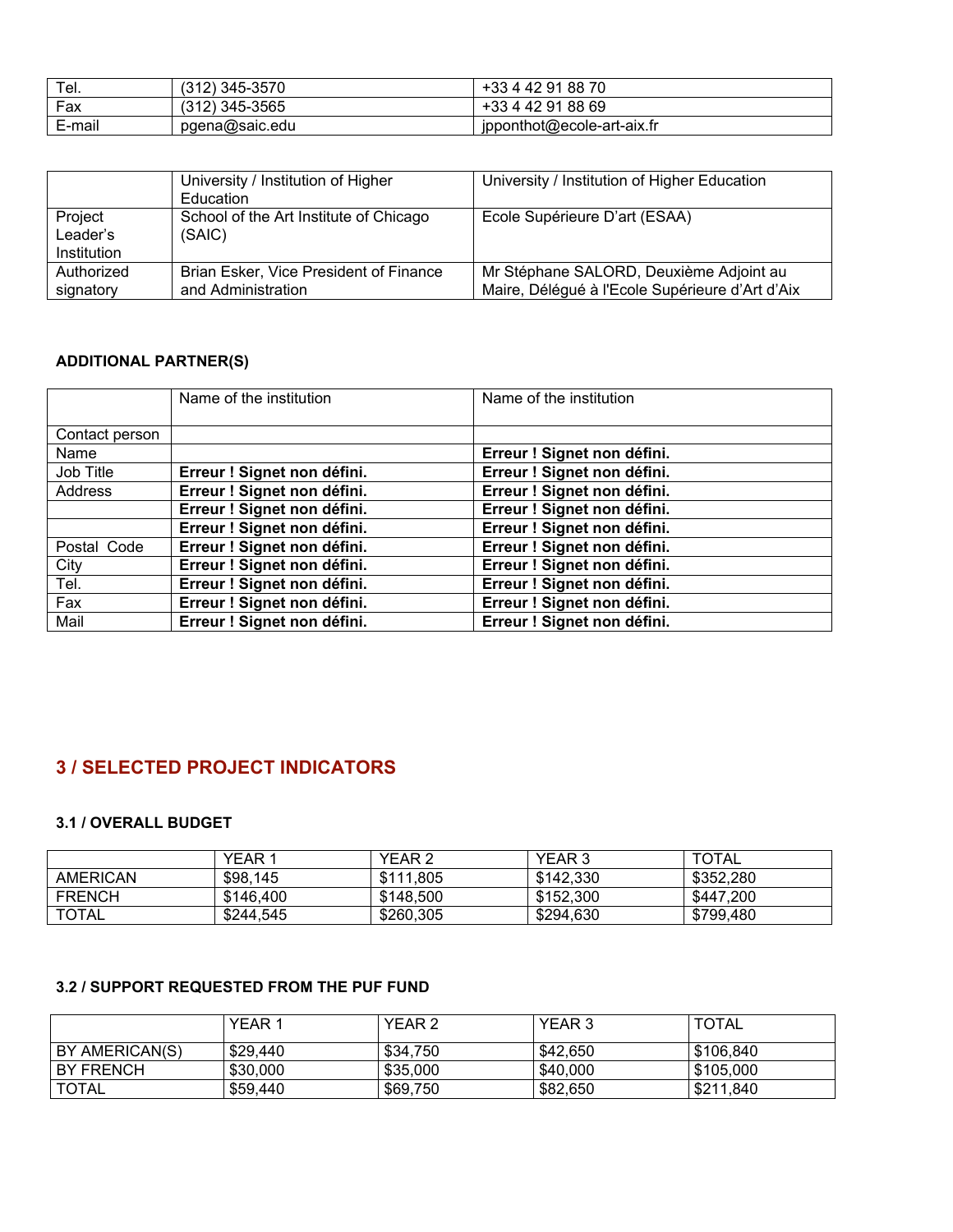#### **3.3 / NUMBER OF FACULTY, RESEARCHERS AND POST DOC. INVOLVED IN THE EXCHANGE**

(unit = person \* month, i.e 1 represents one person during one month)

|                      | YEAR 1               | YEAR 2 | YEAR <sub>3</sub> | TOTAL |
|----------------------|----------------------|--------|-------------------|-------|
| <b>AMERICAN SIDE</b> |                      |        |                   | 20    |
| <b>FRENCH SIDE</b>   |                      |        |                   | 20    |
| <b>TOTAL</b>         | $\sim$<br>. <u>.</u> | 12     | 16                | 40    |

#### **3.4 / NUMBER OF STUDENTS INVOLVED**

(same unit as above)

|                 | <b>YEAR</b> | <b>YEAR 2</b> | YEAR <sub>3</sub>              | <b>TOTAL</b> |
|-----------------|-------------|---------------|--------------------------------|--------------|
| <b>AMERICAN</b> |             | 10            | $\sim$<br>. <u>. .</u>         | 30           |
| <b>FRENCH</b>   |             | 10            | $\overline{a}$<br>. <u>. .</u> | 30           |
| <b>TOTAL</b>    | 16          | 20            | 24                             | 60           |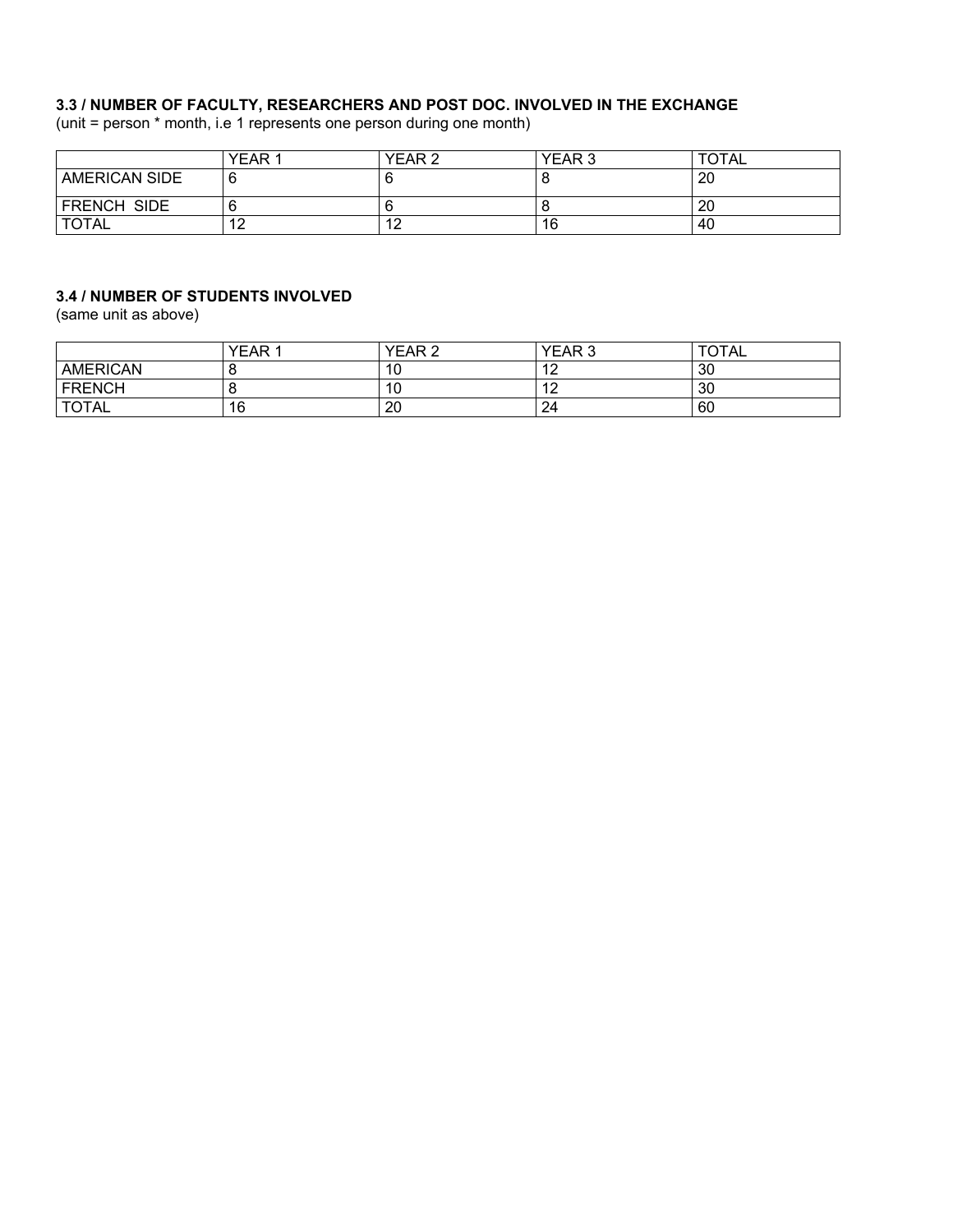# **4 / OTHER GRANT(S) REQUESTED OR ALREADY OBTAINED FOR THIS PROJECT**

#### **FRENCH TEAM**

| Other request(s) for 2005-2008                                                                                                         |
|----------------------------------------------------------------------------------------------------------------------------------------|
| $\boxtimes$ Yes<br>Have you already obtained other financing for this Project?<br>$\Box$ No                                            |
| From which source?<br>French American Cultural Exchange Program                                                                        |
| With the same partner ? $\boxtimes$ Yes<br>No.<br>If yes:<br>For what amount ? \$65,800<br>For which period ? Over 3 years, 2005-2008. |
| Elements of context: FACE Council Grant                                                                                                |
|                                                                                                                                        |
|                                                                                                                                        |
| If necessary, you may annex a document to this application form                                                                        |

## **U.S TEAM**

| Other request(s) for 2005-2008                                                                                                           |
|------------------------------------------------------------------------------------------------------------------------------------------|
| $\boxtimes$ Yes<br>Have you already obtained other financing for this Project?<br>No                                                     |
| From which source?<br>French American Cultural Exchange Program                                                                          |
| With the same partner ? $\boxtimes$ Yes<br>l INo<br>If yes:<br>For what amount ? \$69,200<br>For which period ? Over 3 years, 2005-2008. |
| Elements of context: FACE Council Grant                                                                                                  |
| If necessary, you may annex a document to this application form                                                                          |

Other request(s) for 2008-2009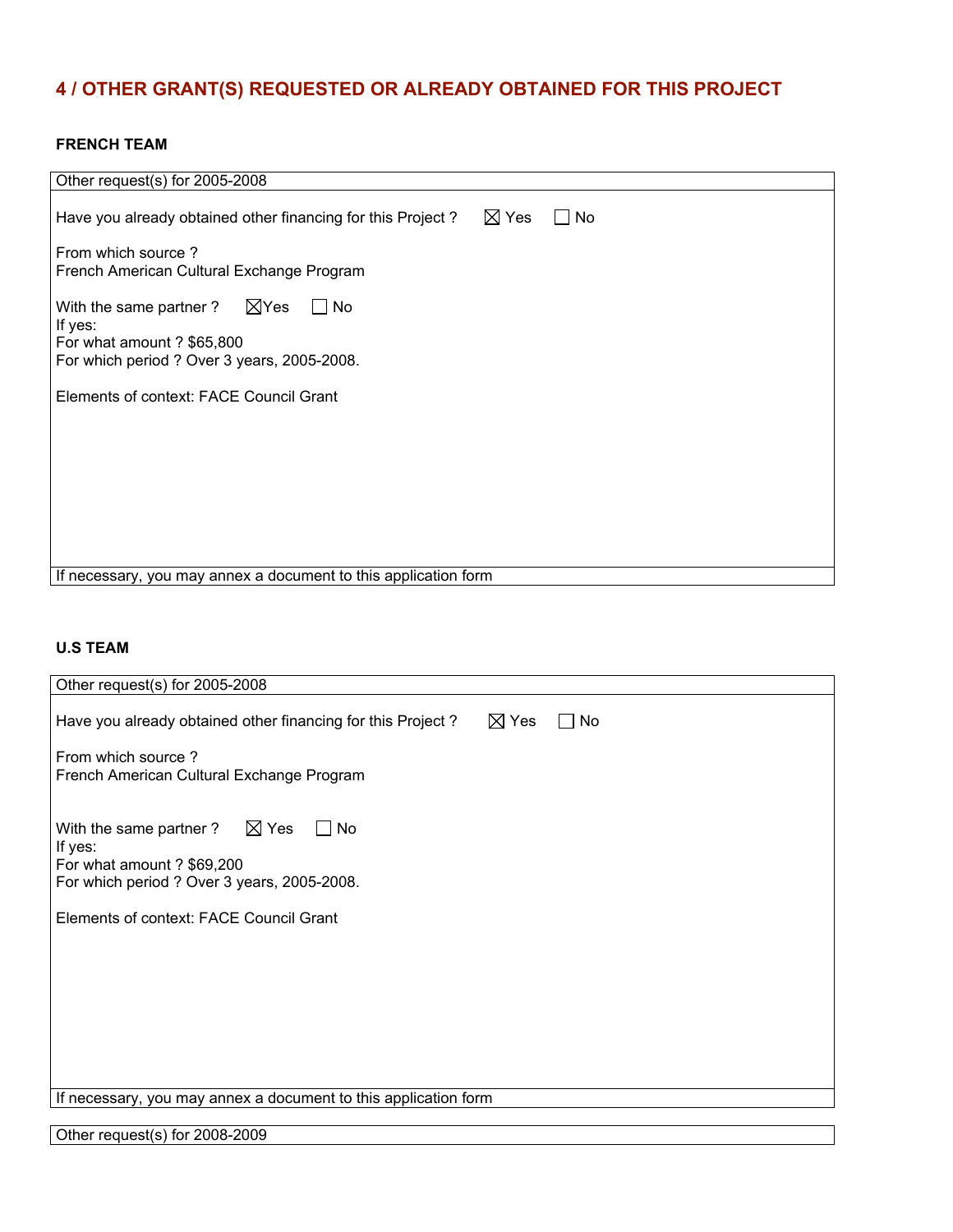| $\boxtimes$ (PENDING)<br>Yes<br>Have you already obtained other financing for this Project?                                                                                                                                                                                                                                                                                                                                                                                                                                                                                                                                                                                                                                        |
|------------------------------------------------------------------------------------------------------------------------------------------------------------------------------------------------------------------------------------------------------------------------------------------------------------------------------------------------------------------------------------------------------------------------------------------------------------------------------------------------------------------------------------------------------------------------------------------------------------------------------------------------------------------------------------------------------------------------------------|
| From which source?<br>Digital Media and Learning Knowledge-Networking Competition (sponsored by the MacArthur Foundation)                                                                                                                                                                                                                                                                                                                                                                                                                                                                                                                                                                                                          |
| $\boxtimes$ No<br>With the same partner ? $\Box$ Yes<br>If yes:<br>For what amount ? \$74,875.00<br>For which period ? February 2008 to March 2009                                                                                                                                                                                                                                                                                                                                                                                                                                                                                                                                                                                 |
| Elements of context:<br>SAIC submitted a grant request in the amount of \$74,875.00 to the Digital Media and Learning Knowledge-<br>Networking Competition (sponsored by the MacArthur Foundation) for a closely related infrastructure project<br>under the direction of Allan Labb, Associate Dean of Technology Planning at SAIC.<br>The goal of this project is to cultivate a global community of ideas and advocate imaginative actions using the<br>latest digital, web-based communication and distance collaboration tools. This network will permanently improve<br>the current networking capacity for SAIC departments who are currently engaged in global collaborations, like<br>the department of Art & Technology. |
| If necessary, you may annex a document to this application form                                                                                                                                                                                                                                                                                                                                                                                                                                                                                                                                                                                                                                                                    |
|                                                                                                                                                                                                                                                                                                                                                                                                                                                                                                                                                                                                                                                                                                                                    |

| Other request(s) for 2008-2009                                                                                                                                                                                                                                                                                                                                                                                                                                            |
|---------------------------------------------------------------------------------------------------------------------------------------------------------------------------------------------------------------------------------------------------------------------------------------------------------------------------------------------------------------------------------------------------------------------------------------------------------------------------|
| $\Box$ Yes<br>$\boxtimes$ (PENDING)<br>Have you already obtained other financing for this Project?                                                                                                                                                                                                                                                                                                                                                                        |
| From which source?<br>Caterpillar Inc.                                                                                                                                                                                                                                                                                                                                                                                                                                    |
| $M$ No<br>With the same partner ? $\Box$ Yes<br>If yes:<br>For what amount ? \$10,000 per year<br>For which period ? February 2008 to February 2010<br>Elements of context:<br>SAIC is working on a proposal to Caterpillar Inc. to request funding for this research program. We noted that<br>Caterpillar has a history of giving to experimentation in robotics, etc., and we believe that our research goals put<br>forth here are in line with their giving history. |
| If necessary, you may annex a document to this application form                                                                                                                                                                                                                                                                                                                                                                                                           |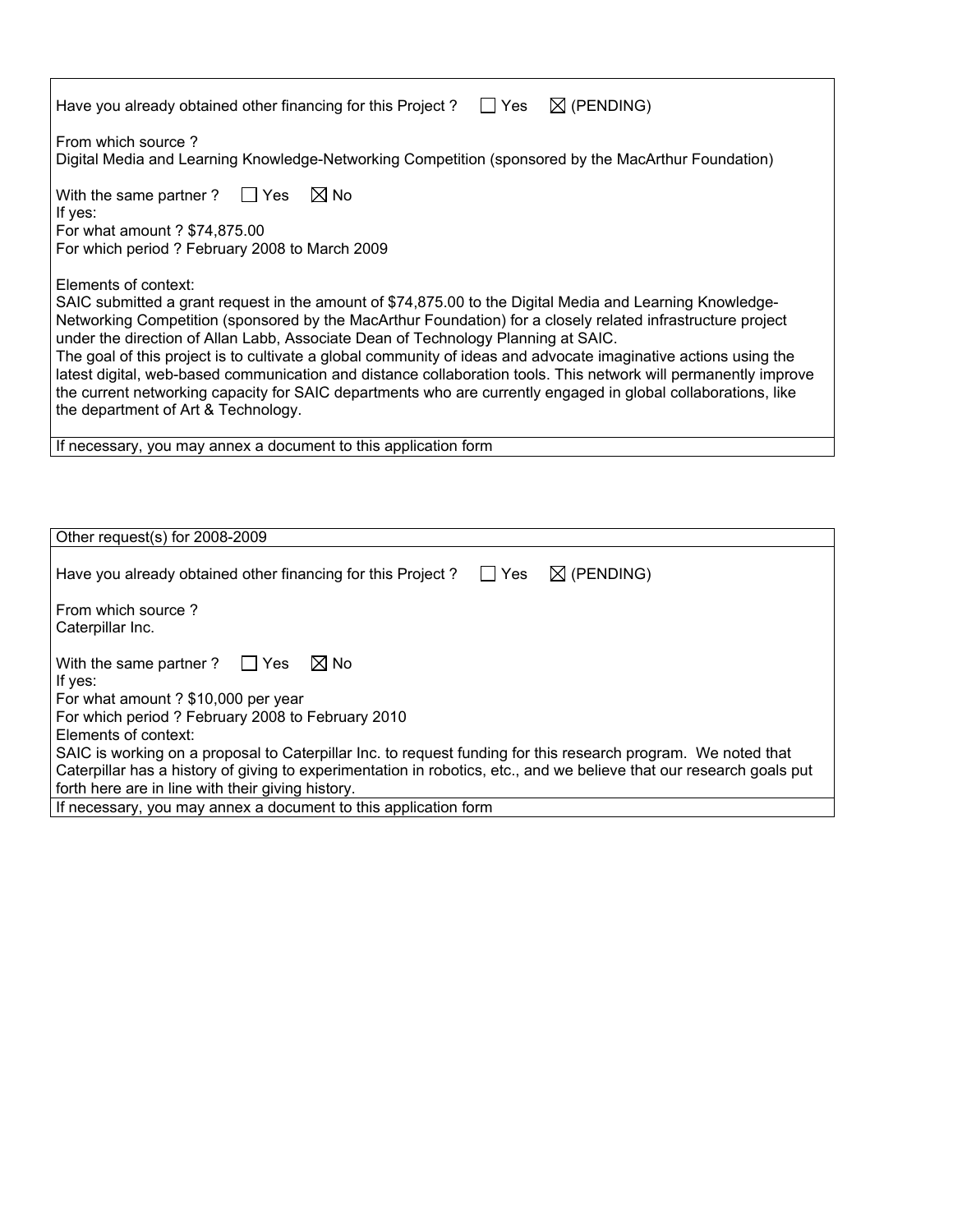## **5 / PROJECT DESCRIPTION AND RATIONALE**

#### **5.1 / DESCRIPTION OF THE PARTNERSHIP:**

**DISCIPLINE(S), SCHOOLS OR/AND DEPARTMENTS INVOLVED, LEVELS (MASTER, PHD, POST DOC, RESEARCH), SPECIFIC OBJECTIVES OF THE COLLABORATION . (YOU CAN USE ONE OTHER SHEET AT MOST).**

Audiences have eyes as well as ears. — John Cage

The School of the Art Institute of Chicago (SAIC) is proud to have provided a world-class art and design education since its founding in 1866. Cultivating creativity and innovation in its curriculum, SAIC's faculty and students have extended the School's influence on contemporary art and design throughout the United States and around the world.

We are pleased to again submit an application to PUF after having had the good fortune of receiving a FACE grant during its maiden year. As this marks our final year, we believe that we are in a position to hone our research and make even greater strides in the ensuing years. While our first three years of research delved into several areas of investigation: sound, Virtual Reality (VR), telecommunications and streaming, mecatronics and light, we submit that a logical transition would be to focus on the areas that proved most fitting and fruitful to the strengths of each institution.

We observed quickly that sound was an indispensable element in all of the work, and that there is a significant advantage in placing it in the forefront as we study the sound-space continuum in the realm of the physical and virtual space. Such interaction will advance the research that has already begun between the Sound Program and the Art and Technology Program at the SAIC, and Locus Sonus, a collaborative facilitated by Peter Sinclair (ESAA) and Jérôme Joy (Villa Arson, Nice). Furthermore, Locus Sonus has expanded in collaboration with institutions across France, and given the SAIC's deep history of sound experiment—perhaps the longest standing Art & Technology and Sound Programs of any art schools in the US—one could understand how easily we acclimated to common research. So far, we have found common interest in sound research using languages such as *Mac/MSP, Pure Data* (open source*), Python, Processing, STREAPS*, etc., as well as homemade and commercial interface hardware such as the Arduino Board and ArtBus (see attached file, transatlab.pdf or http://www.transatlab.net/).

In addition, we will continue to explore the relationship between the physical and virtual domain, visual as well as acoustic through our VR labs. Since 2001, SAIC has maintained an active teaching and research lab featuring a C-Wall VR system, a projection-based interactive stereoscopic display based on the well-known CAVE technology.

In order to develop collaborative virtual environments, a VR lab had to be developed in Aix. In 2007, Ricardo Garcia (ESAA), Ben Chang (SAIC), and Robb Drinkwater (SAIC) successfully built a C-Wall system at ESAA, using computers from the Atelier 3D and a new stereoscopic rear-projection screen. The January 2007 workshop saw the completion of this system, experimental pieces in VR by students, and plans for the development of a multi-user interactive environment based on soundscapes and virtual audio.

Hence, the time was right for the development of other solutions for immersive environments, with specific goals in mind. These included cross-platform compatibility; compatibility with both the 3DSMax and Maya modeling packages for Windows and Linux; the use of free and open-source software; low technical learning curve; lowcost motion tracking; and compatibility with *Pure Data* and other digital sound programming languages. In 2007, faculty at ESAA and SAIC pursued research on developing this system, including evaluations of open-source graphics programming environments including OGRE*, Panda,* and *Open Scene Graph*; the use of the Nintendo *WiiMote* controller as a low-cost alternative to the Ascension Flock of Birds motion tracker; and evaluation of new developments in head-mount display technology. The two schools acquired matching sets of equipment, including the *eMagin Z800* head-mount, a pair of 3D "goggles" that gives the wearer a complete sense of immersion in virtual space. At SAIC, the z800 was integrated into the existing CAVE/C-Wall lab, used in student projects, and installed as part of a month-long public exhibition of student VR work in Chicago. Other student projects laid out the framework for integrating the OGRE game engine, the WiiMote motion tracker, and Pure Data using the Python programming language in Linux. At ESAA, faculty and students developed the framework for integrating these same components - the head-mount display, the *WiiMote,* and the *Python* programming language - with the Panda3D graphics engine on Windows.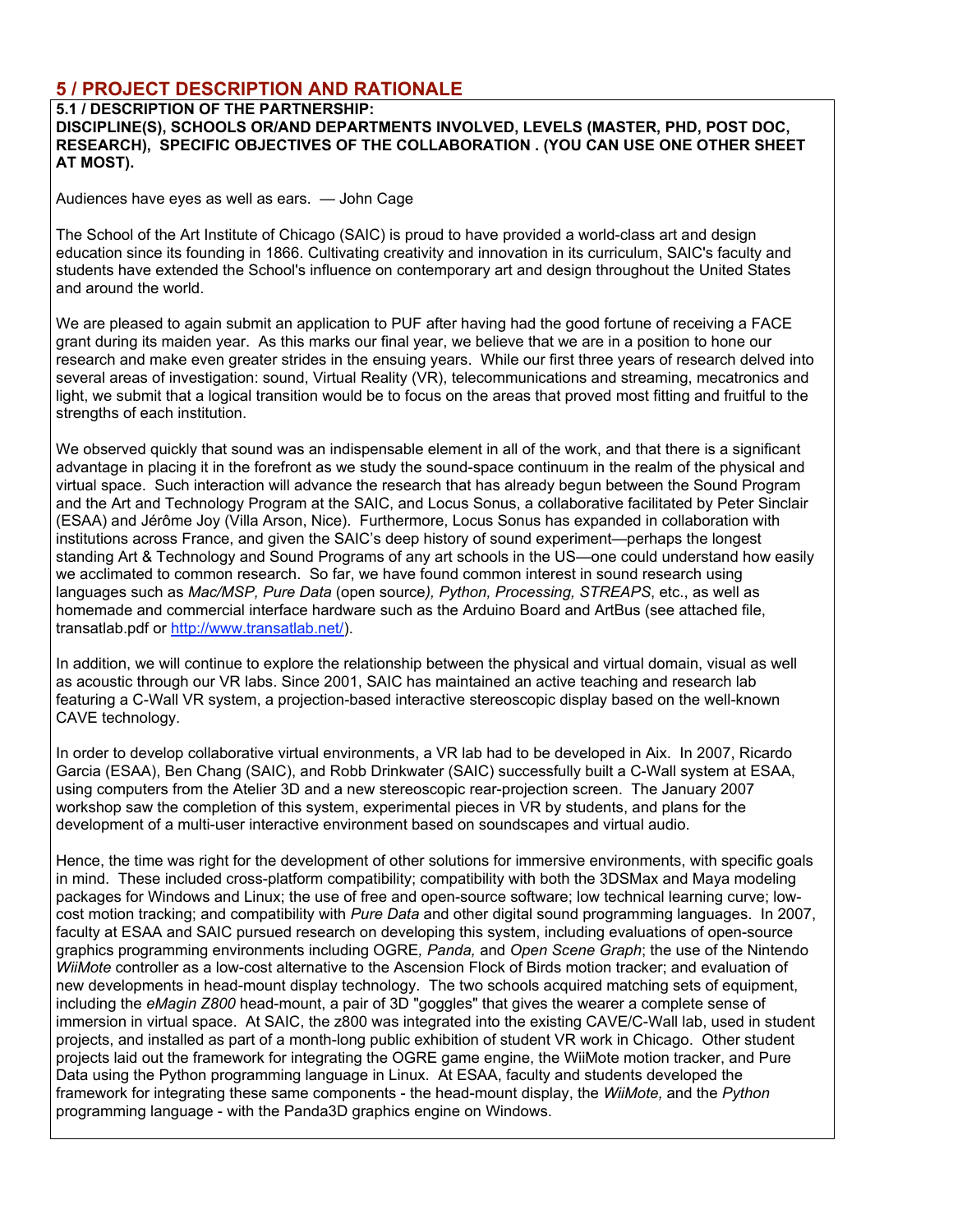These efforts provided the groundwork for the January 2008 workshop in Aix, which will focus on the production of a two-player virtual environment for the exploration of virtual soundscapes over a three-week period. This workshop will serve two experimental purposes in addition to the primary artwork production: evaluation of the new VR system in an educational environment, and the development of working processes with the group of students from SAIC and ESAA which can be carried forward into collaborations and linked courses over the next two years.

We will continue to work in sound and VR, not as separate entities, but as complementary systems to explore the psychology and sociology of new environments both real and virtual. A preliminary workshop investigating how to integrate sounds and objects in the physical world with virtualized settings in *Second Life,* took place at the SAIC with faculty from both institutions. In-house hardware interfaces for real-world object control and interactivity have been recently developed by Ed Bennett (SAIC) – the ArtBus, and Jean-Pierre Mandon (ESAA) – the PIC. These devices are expected to play an increasingly major role in the relationship of the virtual world and physical objects in the areas of mecatronics, yet another interest shared among our students and faculty *(see TransAtLab).*

As a major aspect of our continued relationship, advanced graduate students or resident "fellows" (post Masters level) and faculty would step up communication via teleconferencing. Our communal group projects rely on various "tele techniques," i.e. interfaces capable of sending and receiving multiple audio streams from multiple locations) CAVE (VR teleconferencing and physical motion transfer via internet). The ESAA and the SAIC successfully participated in long distance virtual lectures and conferences. Over a proposed three-year period, we propose that the ESAA and SAIC conduct much of the research virtually over improved and dedicated Internet trunk lines. New research and teaching strategies are inevitable. After three years, we would expect to see a different and invigorated academic syllabus and research methodology in the arts.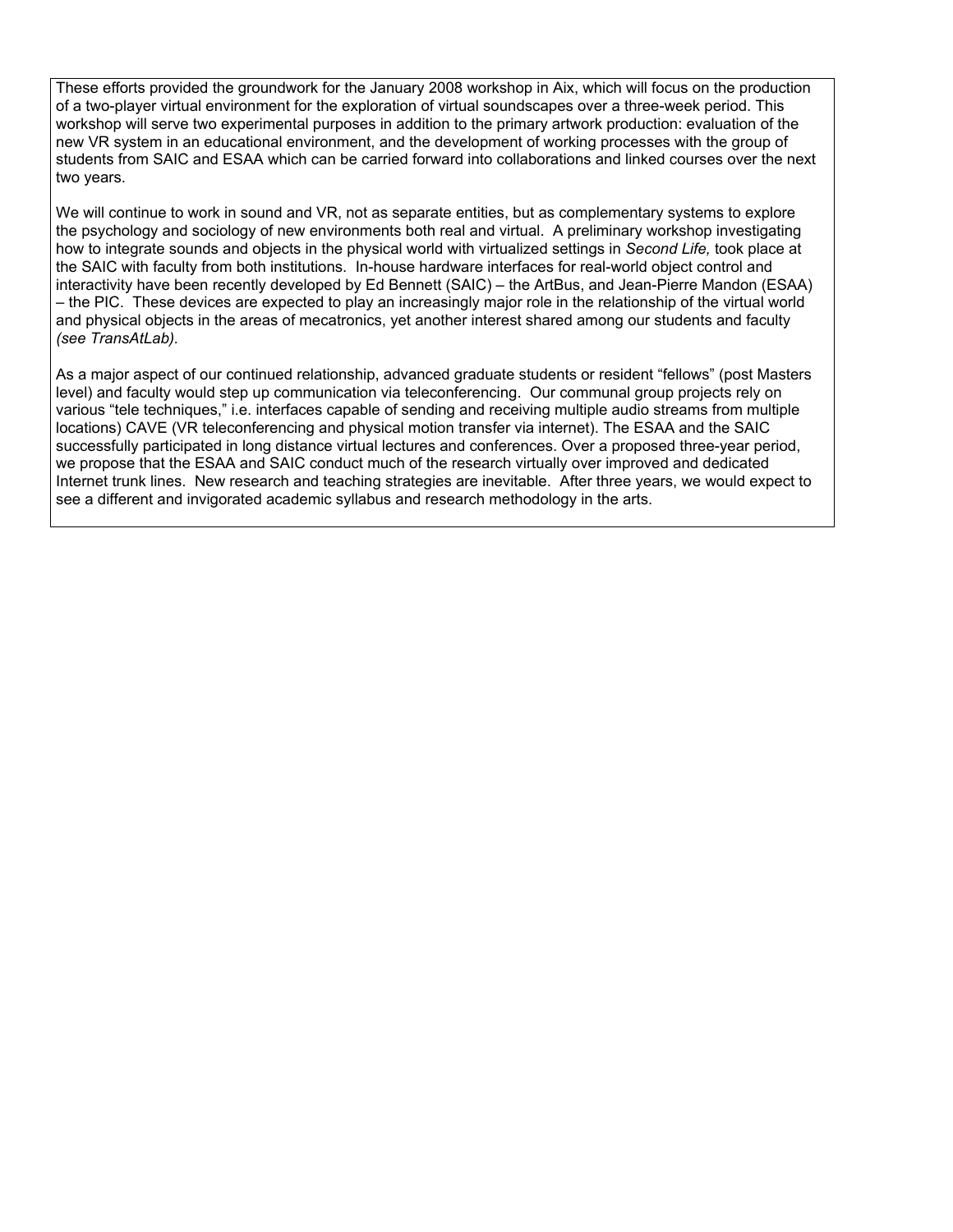#### **5.2 / JUSTIFY THE ORIGINALITY AND THE INNOVATIVE ASPECT OF THE PROJECT:**

The *Transatlab* project is at the cutting edge of new technologies and their application to artistic creation. An important part of the two schools' activities involve the creation of new platforms for artistic creation and their integration into the pedagogical process.

One of the central aspects of *Transatlab* will involve the further development of new pedagogical and artistic tools, based on ideas and techniques explored in the original three year face project by the Chicago/Aix team. Some of the domains of this work included live networked sound streams and algorithmic sound generation, 3d virtual reality immersive environments (cave) with creative tools for virtual world creation, networked electronics and robotics, as well as innovative interfaces using live video analysis for gesture recognition.

In the second phase of its development, *Translatlab* proposes a new approach from the participating departments centering around more specific research-based collaboration that will extend these activities. It aslo intends to create a pedagogical platform taking place both on-site as well as online, using network tools to coordinate the two sites and encourage further exchange of expertise.

Instead of merely exchanging students within the framework of an inter-school exchange program, a very small group (4-6) of top-level graduate students will be invited to participate in trans-disciplinary trans-atlantic research projects initiated by the departments within the two schools. The goal is to allow graduate and recently graduated "fellows," whose work already or potentially engages the research aims of the schools, the time and resources to develop this work into a platform for artistic creation

What makes sound study at art schools different than music at conservatories is that here composers and sound artists use sound as material, much like a sculptor or painter. That is, the physical and acoustic properties of sound are pre-eminent; sound is not simply the medium through which music passes, but a structural, perceptual, environmental, social and psychic phenomenon. Our use of sound research and performance via the Internet has taken us into the realm of an audio/neural network—an area ripe for more experimentation. Another look at the *Transatlab* site (attached Pdf) shows our current involvement with issues of audio streaming, live and virtual performance, sonic environments, aural and visual memory.

Distance learning is becoming increasingly widespread. In our research, we see telecommunications: audio and video streaming, web broadcasting, video conferencing, Internet art, and other developments that have gained permanence. To the art world the ramifications are abundant, particularly in a reevaluation of what it is to be an artist and how one defines authorship in art and research. In the creative arts as in life, young artists tend to be the barometer of change and trends. Institutions scurry to define "interdisciplinary" well after their students are already practicing it. We feel that graduate students, resident fellows and faculty have much to gain from the exchange program. Our faculties and students are enlivened by globalization through the immediacy of the Internet. We have already begun transatlantic interactions. It is therefore reasonable to presume, considering the natural convergence, past history, and excellence of both the SAIC and the ESAA, that this new collaboration will be long-lived and highly beneficial to Franco-American relations.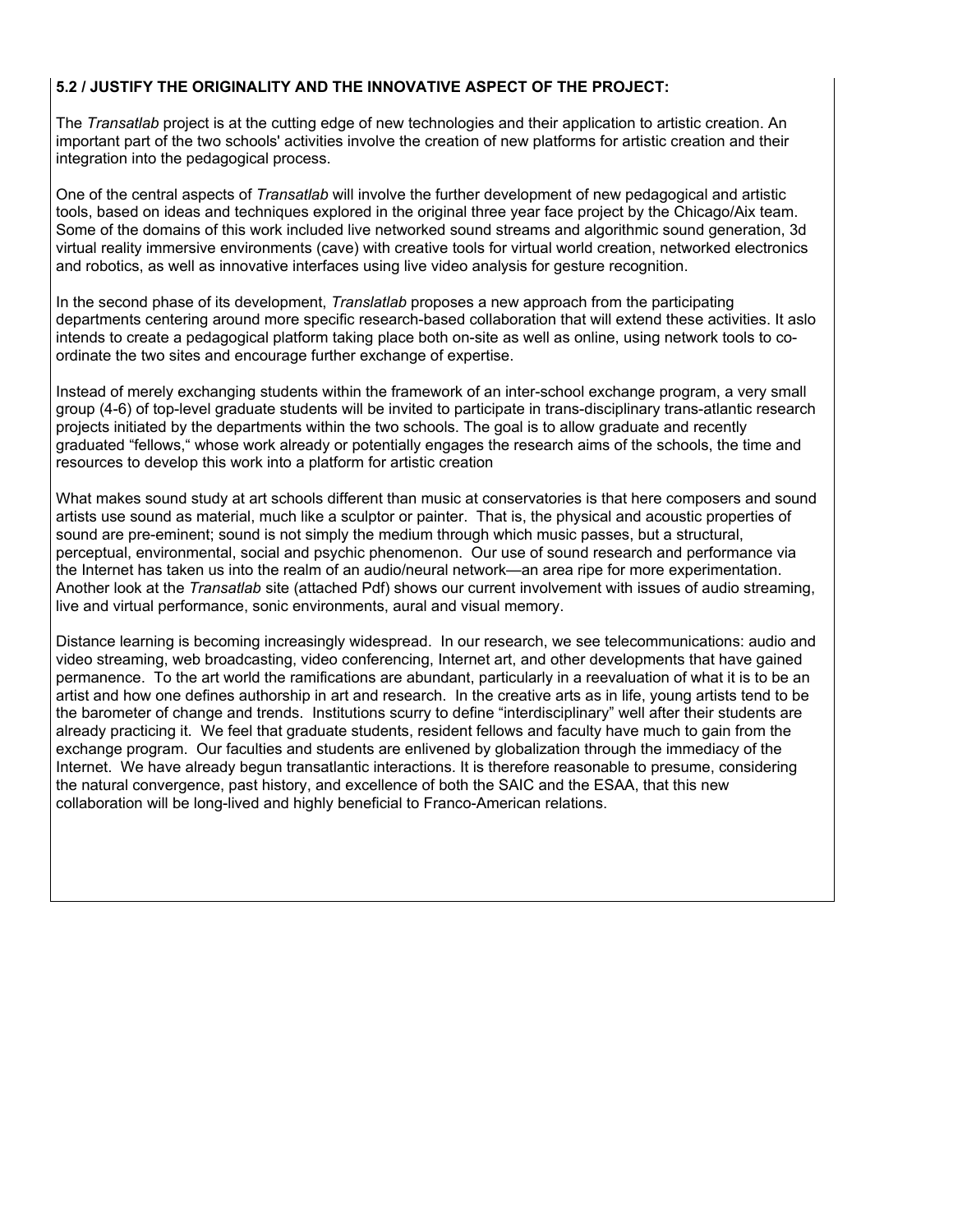#### **5.3 / EXPECTED BENEFITS OF THE COLLABORATION FOR THE LEAD US PARTNER, INCLUDING THE IMPACT ON THE INTERNATIONALIZATION OF YOUR INSTITUTION.**

International recruitment efforts at the SAIC are carried out mainly by the Office of International Affairs and the Office of Admissions. International enrollment at the SAIC has increased to almost 25%, a high percentage for an art school with an overall student population of 3,000. French exchange students arrive in a well-prepared structure designed to ease their adaptation into their new physical and educational environment.

This structure serves and addresses the needs of our growing international population—currently from 38 countries—to create a school climate which welcomes and respects cultural diversity and prepares our students for effective participation in global citizenship. In addition to this permanent service to the international student population at SAIC, other initiatives have been recently implemented to encourage SAIC domestic students to internationalize their experience. An increase in French students will enrich the composition of international enrolment at SAIC, which is currently led by Asian countries.

Through a recent gift from the Nuveen Benevolent Trust, we are pleased to establish the Nuveen Center for International Students during the 2007-2008 academic year at the School of the Art Institute of Chicago. In an attempt to encourage cross-cultural interaction, a space has been designated on the 16<sup>th</sup> Floor of the School's 162 Residence Hall as the *Nuveen Center for International Students*.

Students residing in either the 162 Residence Hall or the Chicago Building will have access to both the space devoted for international collaboration and related programming. For the 2007-2008 academic year, strategic programming will encourage cross-cultural learning through the leadership of the Associate Dean of Student Affairs.

5.4 / Expected benefits of the collaboration for the lead French partner, including the impact on the internationalization of your institution.

ESAA has for some years actively encouraged international contacts. These are active partnerships, with the exchange of teachers and pupils and common workshops. The initial collaboration with saic through the face grant has meant that a warm and sincere relationship has evolved between the teaching staff of both institutions, creating a model on which our partnerships are based. Our us partners have brought their expertise, different materials and working methods, all of which have been enriching to our joint experience. The staff and students on both sides have benefited hugely from the transatlantic input. The momentum that has developed from the initial face exchange programme will be enhanced and developed further as the project progresses from a simple exchange of skills into a serious research project.

ESAA, thanks to its much smaller size, has easy access to the exchange between departments and its techniques of recycling and the re-employing of materials are truly innovative. ESAA expects that the new research laboratory transatlab will deepen our initial ties and lead to joint teaching programs. The initial aim is to transfer credits between the institutions, to publish our research online, all of which will bring a wider public to the school and its activities. The aim is to continue our joint work and to continue developing together creating a solid research laboratory between the two institutions and countries.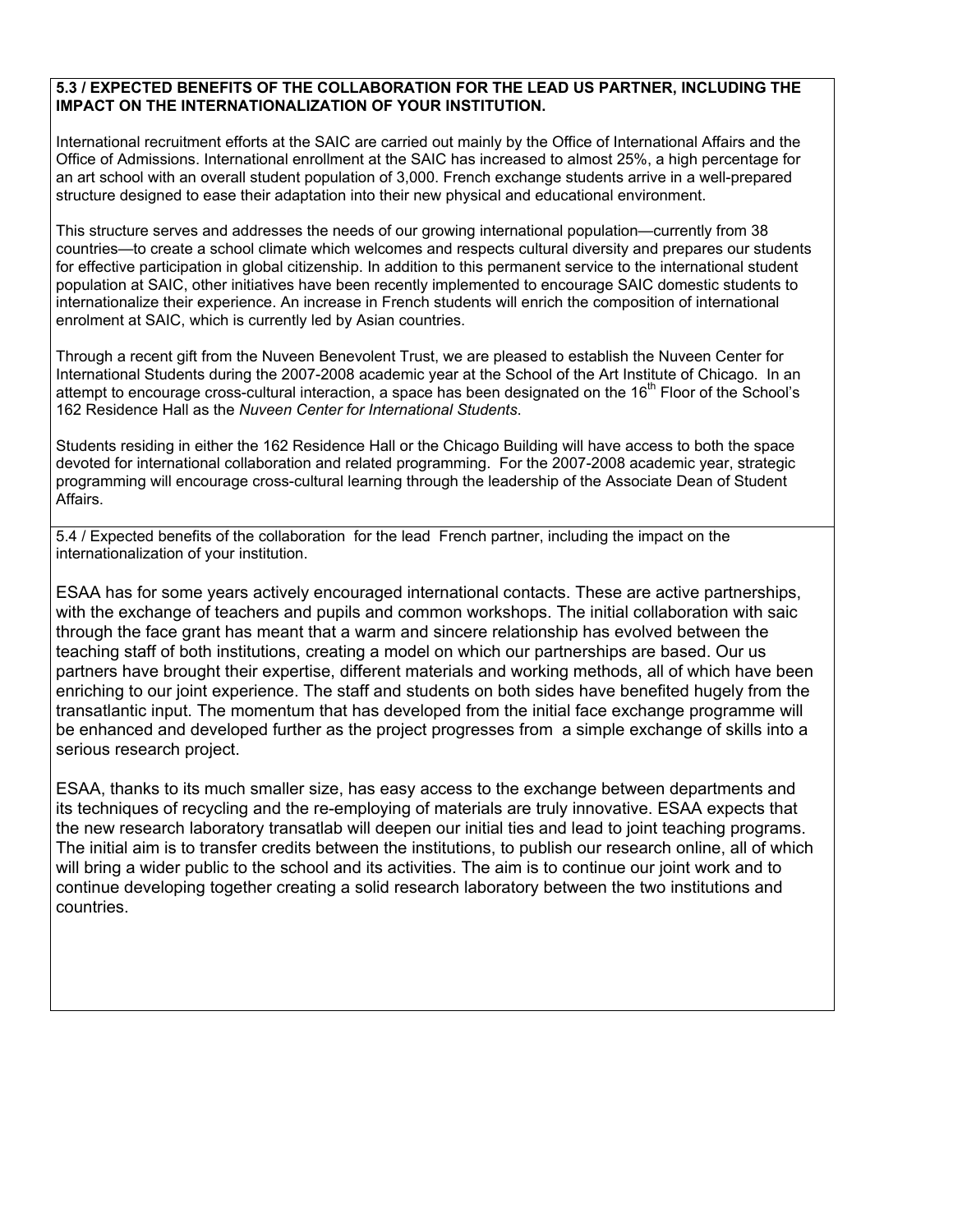## **6 / OUTCOMES OF THE PROJECT**

**6.1 / EXPECTED OUTCOMES OF THIS PROJECT:**

**JOINT AND DUAL DEGREES, EDUCATIONAL INITIATIVES, PUBLICATIONS ; COMMUNICATIONS ; SYMPOSIUMS**

There will be regular online publications with workshops, research and teaching being regularly updated via the *Transatlab* website. Conferences, real and virtual, will also used to better communicate *Transatlab's* research activities to a wider public.

Students and teaching staff will be involved in two annual joint workshops on both sides of the Atlantic (Aix & Chicago), which could also be broadcast online in real-time.

A yearly symposium will also take place in either Aix or Chicago.

#### **6.2 / REGIONAL PERSPECTIVES: EXISTING OR PLANNED PARTICIPATION IN EUROPEAN/ NORTH AMERICAN PROGRAMS; NAMES AND PARTNERS.**

Since 2005,the ESAA has actively pursued it quest for potential international partners. It looks for dynamic working partnerships. The working relationship that the ESAA has developed with SAIC is the example by which its seeks its bilateral partners. in 2007 ESAA Was awarded a charter in the European Union's 'Life-'Long learning–ERASMUS programme until 2013. It is hoped to expand this into an 'Erasmus mundus' charter after a few years.

ESAA is also part of a larger network of all the art schools in southern France, and can thus use these partnerships as and when necessary to benefit the *Transatlab* project and its recognition both in france and abroad. The Locus Sonus research laboratory involves three schools (Aix, Marseille and Nice) and is an active part of the *Transatlab* project.

Concerning North American partnership agreements, ESAA also has bilateral agreements with the University of California , irvine, and UQAM in Montreal Canada.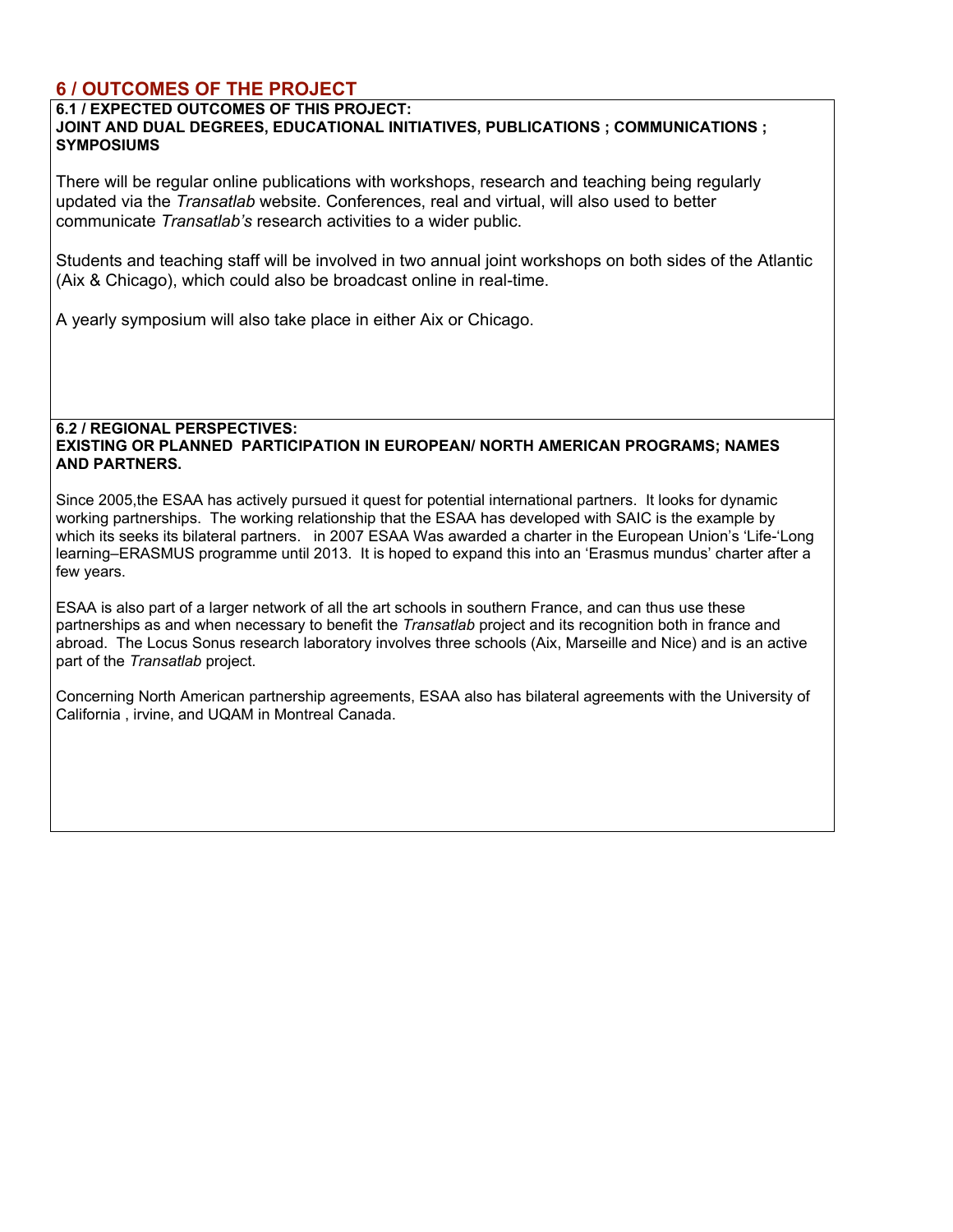## **7 / ADDITIONAL INFORMATION (for joint research projects only)**

#### **7.1 / TEAMS' PRESENTATIONS**

#### **6.3 / OTHER INTERNATIONAL PERSPECTIVES:**

SAIC has established special relationships with established programs abroad whereby courses are offered in their studios in collaboration with SAIC faculty and faculty from the respective programs. These programs are open to SAIC students and to the public on a space available basis.

For example, the Prague winter and summer programs are offered in cooperation with the Academy of Fine Arts in Prague. This program offers students of the visual arts the opportunity not only to learn about art in Prague but to make it as well. Courses are offered in their studios and with their teachers during the summer. SAIC collaborates with their students and teachers on studio projects in the winter.

The studio work is accompanied by a series of lectures, informal seminars, museum visits, artists' studio visits, and excursions to Vienna and other related locations. The intention is to fully immerse students into the art, history, culture, and life of Prague while also giving them the chance to do studio work while they are here. Students are encouraged to respond visually to this new culture and information. Students are encouraged to produce visual documentation and interpretations of their experiences in Prague through painting, drawing, digital photography, printmaking, video, computer technology, or any combination of these media.

Study trips are also led by SAIC faculty members and usually are two to three weeks, or five to six weeks in length during the winter and summer interims. The type and number of credits vary for each study trip. Destinations have included Cuba, Laos, Vietnam, Cambodia, Thailand, China, Tibet, Germany, South Africa, Mexico, Prague, London, Ireland, Italy, and France.

An exchange program between excellent institutions of higher educations is particularly likely to benefit the international position of France when it takes over the rotating presidency of the EU in the second half of 2008. In this favorable context, renewed attention is directed at activities and interactions designed to highlight French culture, and press releases are more likely to generate media coverage.

The role of the SAIC Office of Communications is to generate interest in the local and national media about ongoing events involving the SAIC community.

ESAA has strong contacts with many parts of the developing world ( China, Pakistan, Brazil and North Africa) as well as its European partners (the Czech Republic, the UK, Belgium, Portugal, Spain and Hungary). It is hoped that the research work between Chicago and Aix will produce a dynamic for our continued work with our partner institutions and create a model of best practices that will be exemplary to schools involved in artistic research.

## **6.4 / PRESENT OR CONSIDERED INDUSTRIAL PERSPECTIVES:**

The results of the January 2007 workshop pointed to the value of continued research and refinement of the virtual reality system itself. VR is a continuingly evolving field, but one driven largely by industry and military applications - flight simulators, medical training, visualizations for pharmaceutical and petrochemical applications. The barriers to artists continue to be cost, accessibility and ease of use—VR technology in general tends to be expensive and proprietary, and also requires a high level of expertise in computer engineering.

This also points to the growing market applications of virtual reality research, and the potential employability of artists familiar who, by the very nature of the creative process, push technology beyond what it is designed to do, sometimes stumbling unto creative solutions. SAIC has already tested the interest of major corporations and corporate foundations, like Motorola and Caterpillar. The SAIC Office of Development is actively pursuing partnerships with an increasing number of corporate partners who see SAIC as an incubator of innovation.

SAIC's also offers students the most successful arts-related Cooperative Education Program (Co-op) in the country. SAIC's Cooperative Education Program received the National Society for Experiential Education (NSEE) Experiential Education Higher Education Program of the Year Award. Co-op is an internship program where students earn course credit and refine their career objectives while establishing a strong employment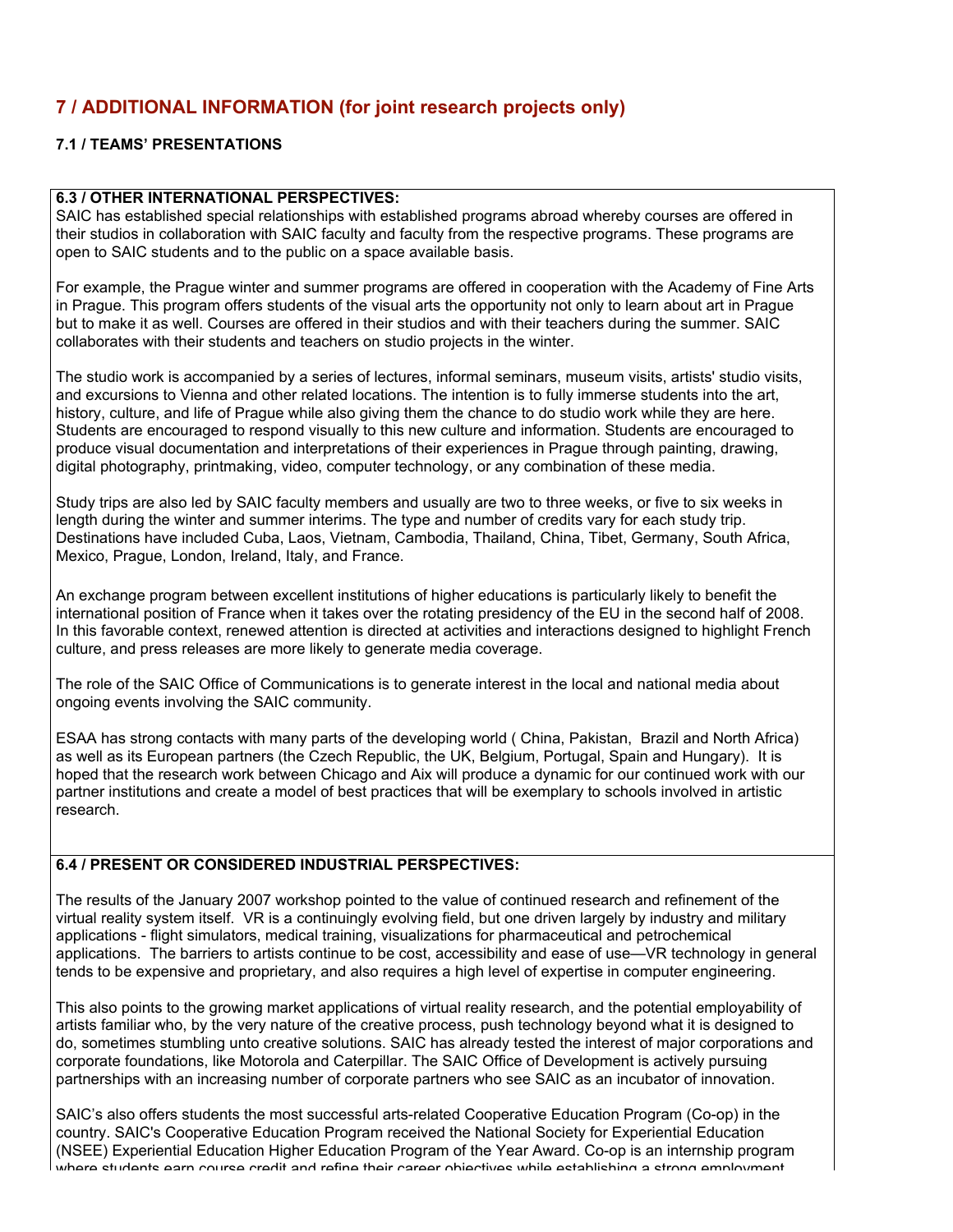$\overline{US}$ : Peter Gena, SAIC Ben Chang, SAIC Ed Bennett, SAIC Robb Drinkwater, SAIC Brett Balogh, SAIC Sylvia Ruzanka, SAIC (Indiana Universty, 2007-08)

#### France :

Peter Sinclair, ESAA Ricardo Garcia, ESAA Douglas Edric Stanley, ESAA France Cadet, ESAA Jean-Paul Mandon, ESAA F. Lejault, ESAA

#### **7.2 / EQUIPTMENT AVAILABLE FOR THE PROJECT**

U.S :

SAIC's teaching and research lab feature a stereoscopic rear-projection wall; a two-sensor *Ascension Flock of Birds* motion tracking system for precision eye and hand tracking; a dual-processor Xeon graphics workstation with professional *nVidia QuadroFX* graphics; and 4.1-channel spatialized audio controlled by a dual-processor Mac G4. Students create virtual environments in "Ygdrasil", a simple and intuitive programming language designed specifically for artists and designers with little or no prior computer programming experience. The software runs on the Linux operating system, and uses the *CAVELib* software to control video projections and motion tracking and SGI's *OpenGL* Performer software to generate real-time 3D images. Students working in this lab create 3D models using the Autodesk Maya animation and modeling application in an adjacent classroom of 13 dual-core 64 bit Linux graphics workstations.

In addition, the Art and Technology Programs operates a Mac Lab with 15 computers, as well as a Linux Lab (15 computers); a sensorium for multi-media presentation and distance learning activities; a kinetics, light and robotics lab; an electronics and circuit design lab; a metal shop; a CNC router (rapid prototyping device); a digital sound studio, a neon shop; and a holography lab. The Sound Department houses three basic sound studios, and two advanced digital and analog studios. In addtion, facilities and equipment are available to us from the newly expanded and updated Architecture and Design Program.

France :

Hypermedia Department; 10 Computers

Computer Generated Image Department; 6 Computers

Robotics Department; 5 Computers, various mechanical and electronic tools

LINUX Sector: 6 computers

Video Department: 5 non-linear video-editing stations

Plus: Audio visual and conferencing equipment ( webcams, video-projectors etc.)

Significant publications relative to the project (5 maximum) U.S : Website at http://www.transatlab.net/